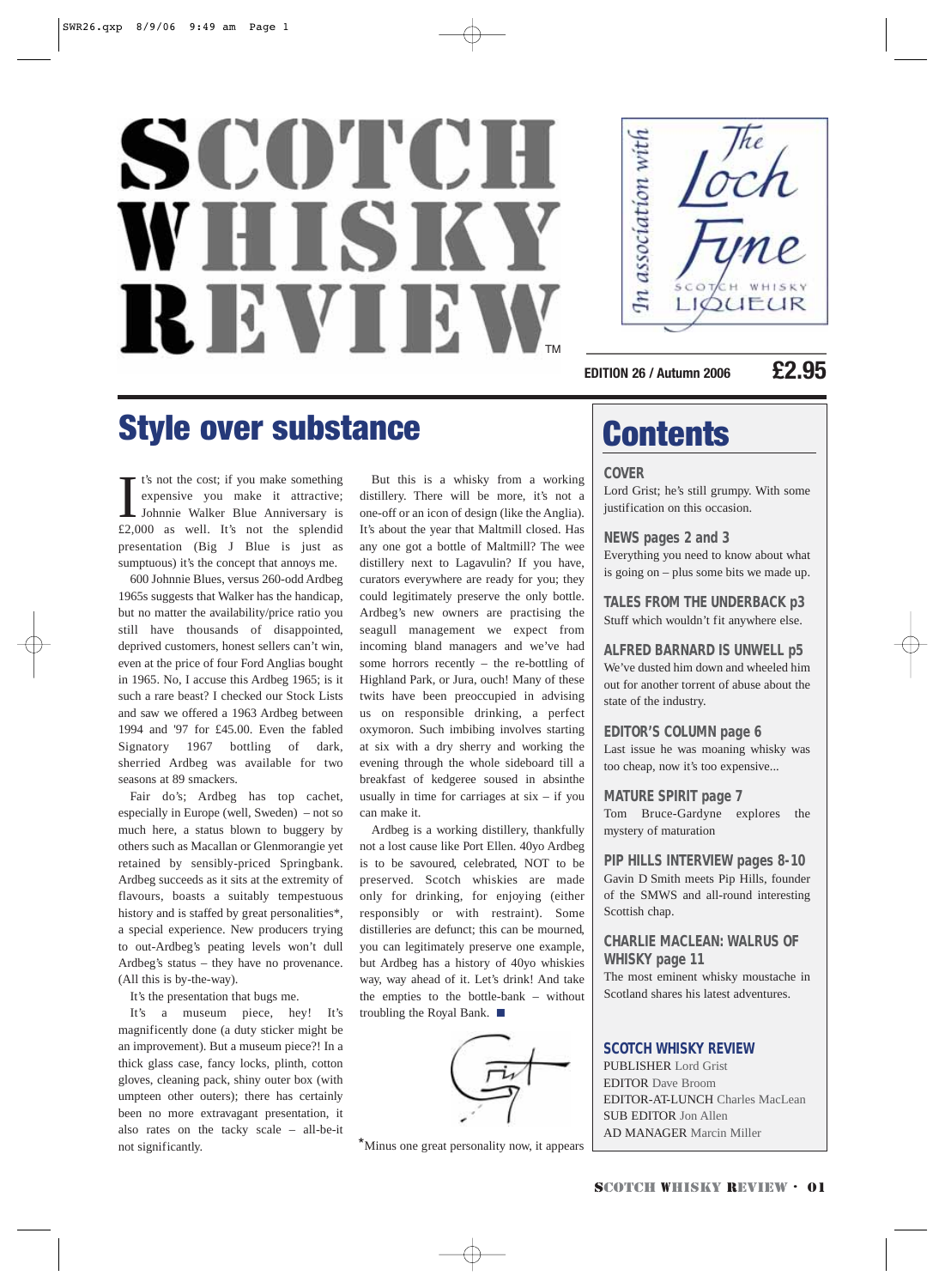### Indian takeaway **The serious bit**

 $\prod_{\text{Inv}e}$ t would appear that we were somewhat previous in suggesting that Whyte & Mackay had done a deal to sell Invergordon Distillers. It now seems as if W&M may now sell off some of its major brands, or even be bought in its entirety, when it was confirmed recently that talks were taking place with Indian drinks giant, UB Group.

W&M has had a supply and marketing deal with UB subsidiary Shaw Wallace since 2001 and UB distributes its wares in India. Now it appears as if Vijay Mallya's firm, the third largest distiller in the world, is on the hunt.

The firm was also linked with a purchase of Invergordon, though it was reportedly scared off by the high asking price. UB, which controls 70% of the Indian spirits market, is also on an acquisitive roll and is keen to start selling its own Indian brands on the European market.

W&M recently posted a £3m pre-tax loss, despite an upturn in sales. The City however is said to be warming to the £100m restructuring strategy to focus on the premium market and cut reliance on the Invergordon bulk/own-label business. W&M's losses have fallen by almost £11m in three years. The question is whether CEO Vivian Imerman (who owns 90% of the shares in W&M) will cut and run, or prove to the City that his strategy was correct – and drive the asking price up further.

Although initial reports suggested that Mallya only wanted Jura, Dalmore, Glayva (and Vladivar) it seems unlikely that Imerman would sell the very brands at the centre of the premiumisation strategy, a move which would leave him with the W&M blended business... and a division (Invergordon) that he's just tried to sell. All of this points to a buy-out (or joint venture) being more likely.

Mallya (who is a member of the Indian upper house) has been accused of exerting considerable influence on the Indian government's continued refusal to drop its duties on imported spirits [see right] and is vocal in his criticism of EU regulations which define whisky as a cereal-based spirit (his Indian brands are an admix of molasses and grain). This has made him Public Enemy No.1 on the sub-continent as far as the SWA is concerned.

The fact that Mallya may now become a member of the SWA is not without a certain delicious irony. ■

## Whyte, Mackay and Robbo

iming is everything. Until the Indian takeaway story hit, this summer's hot story was the shock resignation of David 'Robbo' Robertson from Jon Mark and Robbo's Easy Drinking Whisky Co. for "personal reasons". He is to take up a newly created post dealing with "innovation"... at Whyte & Mackay. Presumably his old firm will now have to change its name to JM and ?'s Easy Drinking etc etc...

Alarm bells were first rung when Mark was spotted being Keepered under the title 'strategy and planning director, Edrington Group' \*1 rather than as part of JMR. This has led people to wonder whether the arms-length relationship between the firm

and its easy-drinking satellite has now changed. A shift of focus from the UK to the US market also seems to be on the cards.

Incidentally, what price a UK retailer – formerly closely associated with JMR – bringing out their own version soon?

LATE NEWS: Although having a symbol in a title never did ? and the Mysterians any harm, it appears as if Robbo's name and cartoon likeness will forever be enshrined on the JMR labels. It is unclear however whether he will now be David, Dave, Davey or Robbo and how, after years of dressing like a surfer, he copes with the strict sartorial regime of Richard 'don't call me Dickie' Paterson. ■

*\*1 A prize of the publisher's choosing to be awarded to the first person able to tell us what this title actually means*

The takeover talks come just as an EU<br>Report on the issue has concluded<br>that India is in 'blatant violation' of<br>World Trade Organisation rules. Under the Report on the issue has concluded that India is in 'blatant violation' of World Trade Organisation rules. Under the current tax regime Scotch whisky can be forced to pay up to 550% more in tax than domestically produced spirits. The report is seen as a final warning to the Indian Government before the EU directs its complaint to the WTO.

At the moment, imported spirits are charged between 25% to 150% in "additional duty" and, since earlier this year, an "extra additional duty" of 4% has been levied. In addition, each state within India has the right to charge its own rates of duty. The whisky industry sees India as having huge potential and many firms view it as an easier market to build than China since there is already a history of whisky consumption in the sub-continent. As it stands, despite exports of £26m, Scotch whisky currently accounts for less than 1% of India's 100 million case spirit market. ■

### Oak Cross

nbowed by the rebuff given by the SWA to its Spice Tree (RIP), Compass Box's newest addition, Oak Cross is a continuation of the firm's experiments with mixing different oak types. This time Compass Box's French cooperage has custom-made American oak casks fitted with new French (sessile) oak heads which have been toasted to specific levels.

The whisky is a vatting of Teaninich and malts from "the villages of Brora and Carron" (answers on a postcard please) all of which have been aged in American oak. As with Spice Tree a percentage of the subsequent vatting has been married and matured for "several months" in the oak cross casks.

Compass Box is confident that its new baby will be declared legal as mixing and matching different wood types is common practice when repairing casks. Although Compass Box was named 'Innovator of the Year' for Spice Tree in the same week as the SWA deemed it illegal, John Glaser claimed he was not bitter, nor that he was tempted to call his new whisky Mr Hewitt's Nightmare. ■

If you have anything for inclusion in these pages, please e-mail news@scotchwhiskyreview.com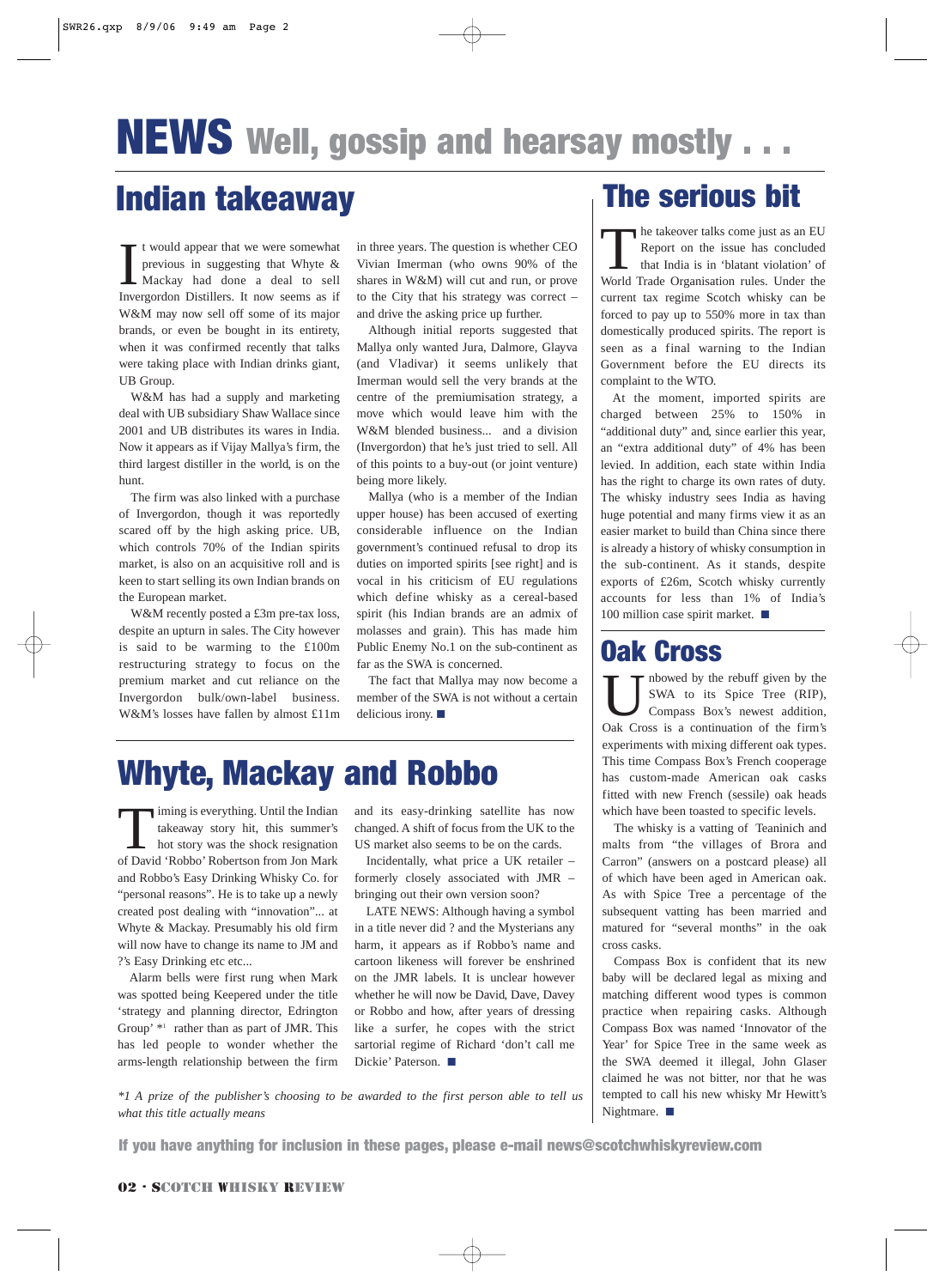

**The SWA** has ruled that Arran cannot<br>finish one of its whiskies in a<br>calvados cask because the firm<br>could not prove beyond all doubt that it had finish one of its whiskies in a Calvados cask because the firm could not prove beyond all doubt that it had been traditionally used in the past. Before everyone gets over-excited and start chuntering about overpaid, high-handed Edinburgh lawyers laying down the law, allow me to quote from that august body's guidelines on finishing: "If members wish to use any other type of cask for the maturation or 'finishing' of Scotch Whisky, the onus would be on them to establish that that type of cask had been traditionally used in the industry and to provide evidence to that effect." I have requested to see the requisite paperwork showing that barrel-loads of Château d'Yquem were quaffed enthusiastically by Ileachs in the 19th century.

**Rules of etiquette No. 1.** Say, for example, you are at the launch of a new whisky... let's call it Glen Gould Vintage 1994. If your host asks you if you'd like a dram, accept immediately. Do not, however ask for a whisky which is owned by a different company, say, Rosebank. This approach will not demonstrate your independence even if you are, for example, the new editor of a whisky publication.

**It must have** gladdened Diageo's heart when they received a private order for three cases of Johnnie Walker Blue Label. I wonder if the fact it came from a Mr Zuma of Johannesburg to celebrate his acquittal on rape charges gave them pause for thought. Probably not. What is it about Walker and its target consumers? Franco, Saddam Hussein and now a man still facing corruption charges who believes you won't catch AIDS if you shower after sex.

**A whisky-loving acquaintance** decided that he would treat his wife to a weekend's still-bagging in Speyside recently (lucky woman). Googling for potential accommodation his eye was caught by Glenlivet Lodge which was not only conveniently situated near the eponymous distillery but seemed to offer everything a couple could wish for... provided they were open minded about the behaviour of their fellow guests. "I thought swinging had something to do with golf, or Johnnie Walker," reports our slightly flustered correspondent. "What's more I've now got to explain to the wife what I was doing looking at such a site."

**Talking of which...** I was wondering if anyone can identify the big-wig at a major distilling firm whose wife recently discovered that their property portfolio included a small flat in Chelsea Harbour of which she was hitherto unaware. I'm led to believe the apartment was used for entertaining his young niece…

**Cutback corner:** Which smallish division of a major distiller approached a retailer asking to "borrow" a corner of their stand at Glasgow's Whisky "Live" as they couldn't afford the full price for a pitch?

**The curse of the SWR?** No sooner had the ink dried on our in-depth interview with Peter Russell (last issue) than the news came in that his firm Ian MacLeod had sacked its entire salesforce. According to our source, victims of the cuts included: "some old bloke, a girl and a chap called Julian."

But, we speculate, why? Surely the main role of the team was to flog Isle of Skye. Does this suggest IoS no longer forms part of Ian MacLeod's plans? If not, who will buy it? Perhaps it may be of interest to someone who already has whisky interests on Skye. Were that the situation it might be a clear case of *noblesse oblige*...

**New distillery corner.** We hear that building work has actually, finally, amazingly, started at James Thompson's Ladyboy (sorry, LadyBANK) Distillery in Fife. Whether the cloud over the site is the dust of construction or smoke blowing over from 'Disgusted of Kilchoman' is anyone's guess. Whate'er the case, Ladyboy [*that's enough, ed*] is playing catch-up with (not so) Daftmill whose new make was tasted recently in Edinburgh. The man from Del Monte pronounced it "clean, malty, sweet".

For those of you who might be remotely interested there's still no news of the first sod being dug at Blackwood's "Shetland" "Distillery". The ever-helpful **SWR** is happy to suggest to the firm that it negotiates with Airdrie District Council to rename one of its suburbs after the northern islands. Then, finally, all its products could be accurately labelled. It's either that or sell the whole shebang to Pernod.

**The search** for Richard Gordon's replacement at the helm of the SMWS continues, albeit in somewhat eccentric fashion. Our arts correspondent, in Edinburgh "to catch up on some culture", reports how he saw one Society executive racing out of a pub in hot pursuit of faded entertainer Les Dennis crying: "You like whisky, don't you?!"

If it was down to the **SWR** we'd just give Pip Hills a bell. ■

### A question of duty

sources close to **SWR** tell us that the run-up to the imposition of UK Duty stamps is chaotic, to say the least. Perhaps the Labour government is – not for the first time – taking Russia as its role model; bottles have to be withdrawn from sale there if they don't carry the tax stamps, even though the stamps have yet to be printed! Meanwhile, in Blighty, many producers have not been advised on action by

HM Customs & Excise and some major distillers are in a spin with many products not being available. Examples include Talisker 18, Mortlach and Lochnagar. No wonder there are so few new releases coming out. Loss of sales revenue is a certainty for many involved in the industry. A source very, very close to **SWR** suggests that the company that makes the world famous, award-winning Loch Fyne has just bottled another batch but

could not get stamps in time for the bottling run so, when stock is drawn off by the world's favourite whisky retailer after October, it will have to be shipped to another bond, opened, duty labelled, and reshipped.

Presumably that nice Mr Brown is putting together some form of compensation package even as I write – from the fuel duty involved... ■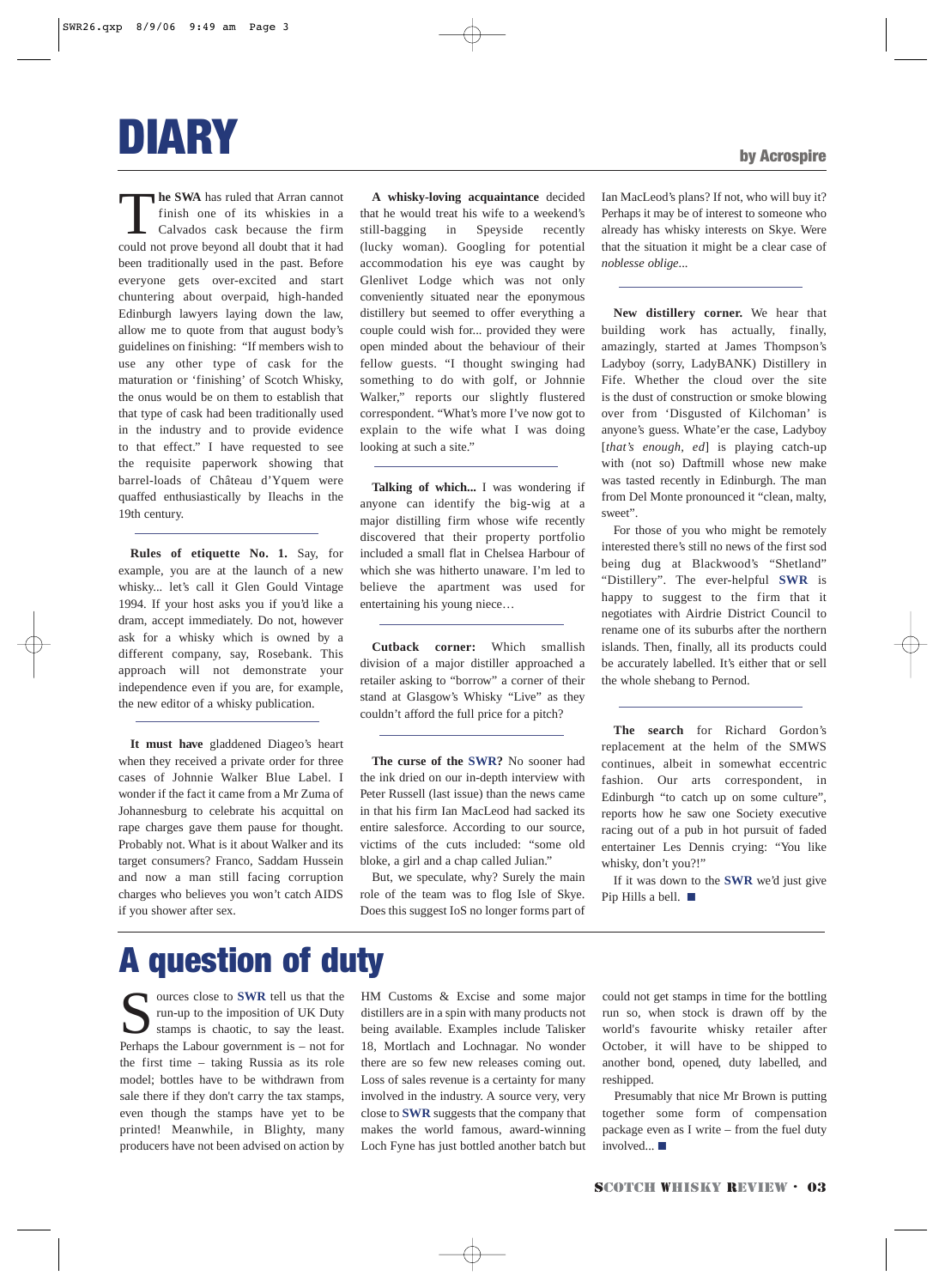## TALES FROM THE UNDERBACK

### Cassic Mats Cruise

shareholder pressure is believed to be behind the most recent series of cutbacks at Diageo. Not only does it appear that there are now only two managers covering the distiller's entire Speyside estate, but swingeing cutbacks are resulting in the renaming of distilleries in order to save on paint, printing costs and thread. This latest, alarming development was first revealed when the fleeces for this year's Classic Malts Cruise were divvied out to green-faced participants. Said garment carried the names of the three distilleries to

be visited: TALISKER, OBAN, and LAGAVUIN. Given it is impossible that the world's largest drinks producer could forget how to spell the name of one of its flagship brands, the cut-back option is the only plausible explanation. This was found to be the case when **SWR** went on a spying mission to some of the drink's giants other sites (see photos, below).

Rumours that Cardhu is also to change its name were hotly denied. "We'd never entertain such a ludicrous idea," said A Spokesperson. ■







## Librarian alert!

**Have you always lusted after a copy**<br>of Joseph Pacy's *Reminiscences of*<br>a Gauger? Perhaps a copy of Ian<br>MacDonald's *Smuggling in the Highlands* of Joseph Pacy's *Reminiscences of a Gauger*? Perhaps a copy of Ian MacDonald's *Smuggling in the Highlands* would complete your whisky library?

If so, relief is in sight. You no longer have to scan the web or drag all the way to Hay-on-Wye or Wigtown to scour obscure bookshops – and then pay hundreds of pounds for a dingy copy. Whisky bibliophiles (*should that be 'bookworms'? Ed*) Ian Buxton and Neil Wilson are about to

launch Classic Expressions which aims, in the words of their website, "to bring rare and exorbitantly expensive classics of whisky literature back to life".

This they will do by taking a copy of the original text; making a high resolution digital scan; cleaning it up like new and printing a new and highly collectable limited edition facsimile copy in a nice binding for a small part of the cost of the original.

Sounds good. Look out for their website at *www.classicexpressions.co.uk* ■

## **Situations** vacant

hen writing a job ad it<br>is important to convev important to information that will attract suitable candidates. However, you don't need to give away the entire brand marketing strategy...

*The purpose of the Brand Ambassador's role is to build the brand's image, awareness and assist in driving distribution. This will be achieved by building trade and consumer relations. The role involves extensive travel within the Eastern part of the US, as well as occasional travel to Scotland to host distributor, trade and consumer visits.*

*Key Accountabilities:*

*Develop and display passionate brand advocacy for The Macallan at all times*

*Shared responsibility for increasing brand's US presence over the next 3 year term as supply constraints are reduced*

*Key responsibility for ensuring the trade presence of the Macallan is optimized in the United States market. Focus on 18 year old + variants, as well as high-end in/outs*

*Educate and train key distributor staff on The Macallan*

*Provide consumer PR assistance to Brand Management Team and Public Relations team regarding internal and external communications with respect to the Brand*

*Raise awareness and depth of distribution*

*Develop opportunities for Brand Educational events, organize and manage the events in line with PR strategy*

*Increase distribution and sales of \$1500+ variants via networking and organizational skills in executing high end dinners and events*

*Promote The Macallan via word of mouth and through one on one interviews with journalists*

*Completion of nosing and tasting sessions across ranges of audiences of the entire Macallan range*

*Monitor and report market observations across entire scotch whisky portfolio, reporting on key social, economic and political variations and trends and develop PR policy accordingly*

*Highlight for management any gaps in distribution and/or other problems in the retail trade.*

Oh, so that's how you do it.  $\blacksquare$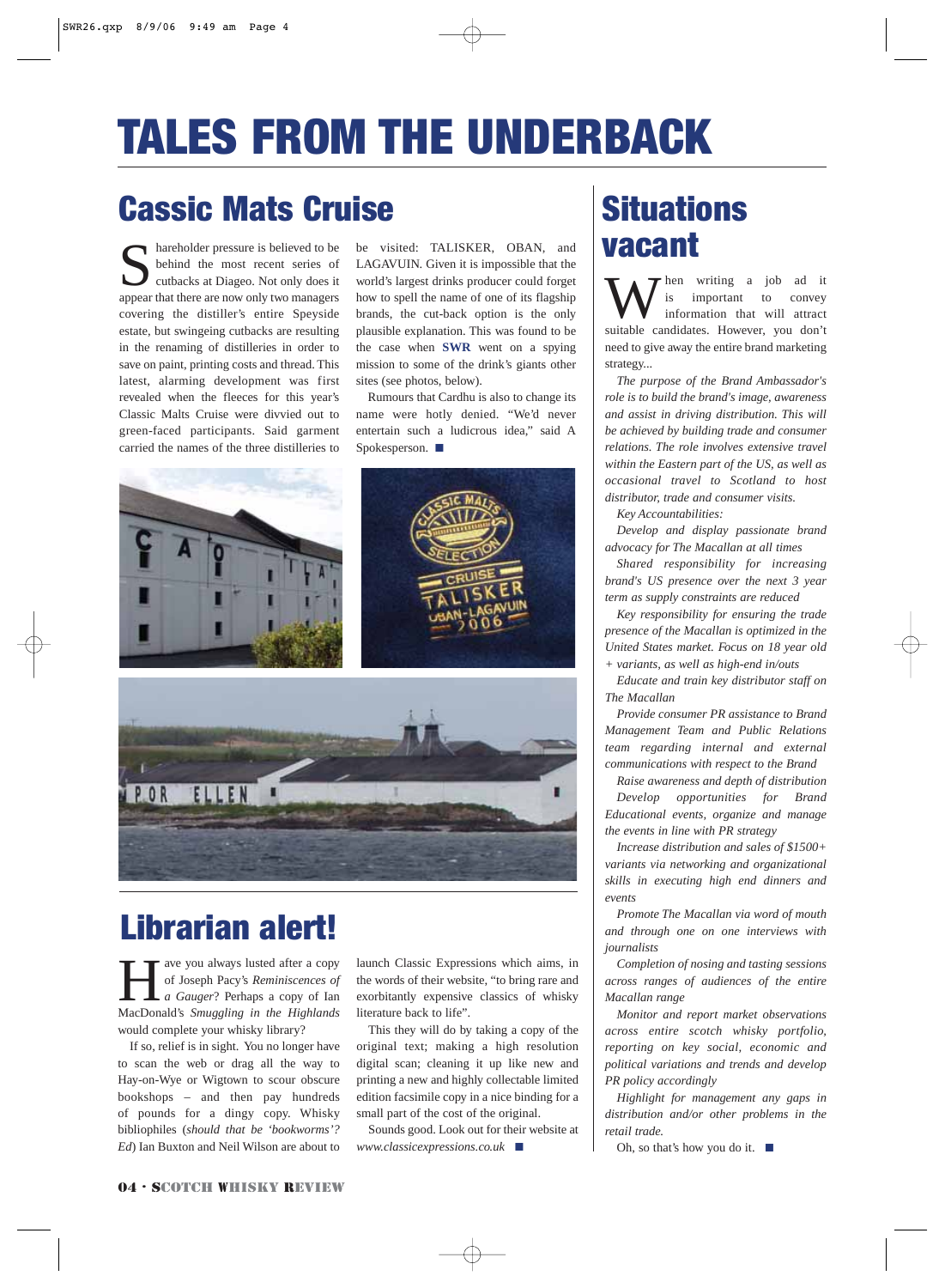## Alfred Barnard is unwell

#### **Returning to traditional values**

Nearing our destination of<br>Inverness's airport, the cab driver<br>on Skye started talking about a number of his Inverness's airport, the cab driver on the long journey from Talisker on Skye started talking about a number of his relatives who used to work in the city's three former distilleries.

These were Glen Albyn whose site was given over to a supermarket in 1986; its near neighbour Glen Mhor (before being razed to the ground in the same year, ten years short of its centenary); and Millburn, whose buildings now house a link in the Beefeater chain of 'steakhouses', queasily named The Auld Distillery.

After visiting two of them in the 1880s for my seminal survey (GM not being extant at

the time), I wrote that the distiller's office at Glen Albyn was linked by telephone to the company's head office a mile and a half away. Interesting for the time, but I also referred to Millburn's 'capital offices' – what was I thinking? (It pains me to imagine that I might be in no small measure responsible for the obsession amongst the malt whisky drinkers of today with the dullest of details.)

The driver and I got talking about the perks of working at Inverness's distilleries.

His best story told of workers who dutifully turned up at seven o'clock for the start of their shifts – only to have it pointed out to them that it was the wrong seven o'clock. Late or early, 12 hours adrift is truly impressive.

I recalled the Munro-bagging gentleman Bob Christine, who retired as Manager of Dalwhinnie, telling me of arriving at 5am for his first day in the industry at Oban distillery to be given a dram.

His first thought – that he had landed at Work Heaven – was short-lived as it dawned on him that the alcohol was to numb the hellish horror of working on the malting floor.

It would have been in the 1970s. Since then Health and Safety regulations have become more and more stringent.

Having inebriated staff in close proximity to heat and spirit was indeed pretty perilous.

Fires at distilleries were not rare. Talisker's last conflagration in 1960 occurred during the wee small hours. Something in the still house that should have been closed was left open and the inevitable happened. The company's minutes conclude that there was no rational explanation for the error. I think any of us may be able to come up with one.

Now with new distilleries – or at least plans for them – leaning heavily on tradition, it strikes me they should genuinely return to the good old days.

Kilchoman is Islay's first new distillery for 124 years and boasts of reversing the mass production of the industrial revolution by rejuvenating the old tradition of a farmhouse still.

Actually, I note, the site has already had a fire – so perhaps the enterprise is more authentic than I gave it credit for.



Let's see a revival of drinking the wash (8% beer nicknamed Joe). And the blandness of pubs near these new distilleries could be ameliorated by selling smuggled new-make spirit in optics labelled 'White Hearse'.

Incidentally, I looked up Joe – the colloquial name for wash taken illegally from the washback to drink – in my dictionary of slang. The closest definition was what US students called beer in the 1970s – their misunderstanding of the 1930s slang for coffee.

On reflection, even the Kilchoman bumpf sounds a tad too corporate to my ears – what about a return to illegal stills?

But there's more scope for introducing traditional ways than in production. The last time I toured Glenlivet, I was told that just two people were making the whisky but around 20 showed visitors around.

So, following the example set at Oban, and given how obnoxious some visitors will inevitably be, let guides anaesthetise themselves by helping themselves liberally to the product in the manner of ye olde worlde distillerie worker.

This will also put an end to ritualistic and dull distillery tours

At Glen Toblerone, guides swigging from bottles secreted about their person will rebelliously sneak coach parties off to look at the stills in the unsightly sheds, rather than the coal-fired ones included in the official tour. At other distilleries, visitors will be beckoned conspiratorially towards ultra-modern computer-controlled systems

> behind closed doors marked 'PRIVATE'. And, after filling the wee dramming glasses to the brim, guides will have to conclude each tour by telling one visitor, 'I love you, you're my best mate'.

> This would instil Experiential Customer Relationship Marketing at the Brand Home as I believe distillery visits are described in these times – with the finest traditional values.

Dear Reader,

I was shocked to spot in the last issue of **SWR** a profanity in the column of our esteemed proprietor. I was going to make so bold as to recommend that

he at least used bad language that is whisky-related. Sadly, such oaths are thinly represented in my lexicon.

My favourite entry is *Whiskbroom - with* which, in late 19th century America, meant drunkenness. A temperance campaigner went into a haberdasher's in a State where the sale of alcohol was prohibited. She wanted a brush known as a whiskbroom and was offered one 'with' and one 'without'. On enquiring about the difference, she was shown one 'with' which had a small bottle of whisky hidden amid its bristles.

Henceforth, this organ's eloquent and bearded editor shall be dubbed 'Whiskbroom with' and whenever I have the pleasure of his company shall expect his facial furniture to be well-stocked with miniatures. ■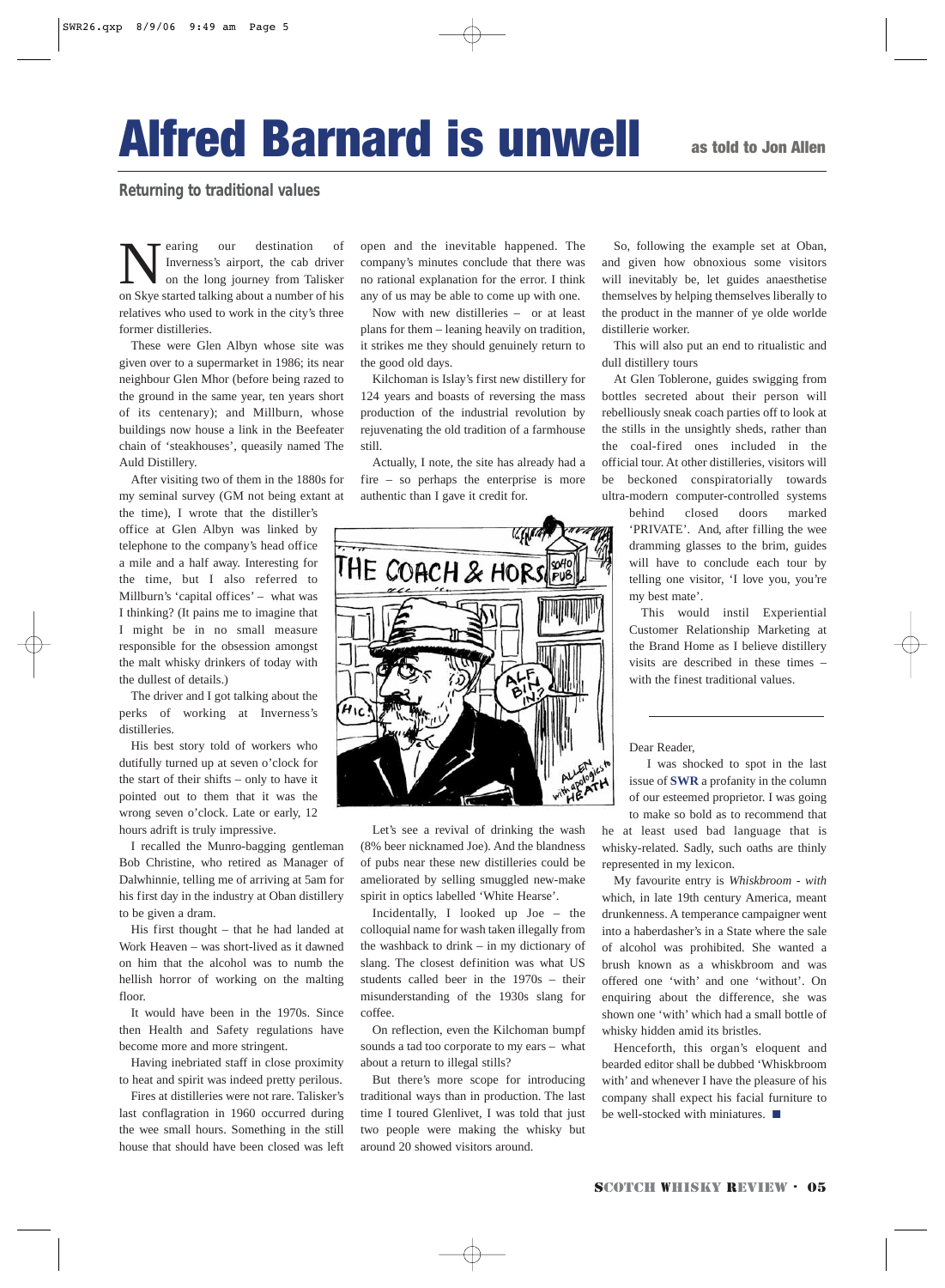## Why greed isn't good

If truth be told, it was the white gloves<br>which tipped me over the edge. The<br>asking price (£2,000 a bottle) is<br>ludicrous of course, but it's the addition of f truth be told, it was the white gloves which tipped me over the edge. The asking price (£2,000 a bottle) is the white gloves which makes the release of Ardbeg 1965 the most absurdly pretentious idea yet from the half-baked minds of luxury whisky marketeers. Who wears white gloves? The Queen probably, Japanese taxi drivers, oh and snooker referees who, let's face it, are also used to handling a load of balls. What does Glenmorangie think it is? A perfume company? Oops! Forgot. It is. Ardbeg 65, its price tag, its hand-blown glass made from Islay sand (something even Bruichladdich hasn't thought of) and the white gloves smacks of LVMH viewing whisky as operating in the same, absurd, fashion as the perfume industry; a place where style will always triumph over content.

I'm less concerned about the price simply because I've long given up on trying to work out quite how whisky firms work out their prices of their top-end offerings. Asking thousands of pounds for a bottle smacks of... well greed would be the first word to spring to mind. Greed and playing on the desires of deluded numpties who think their lives will not be complete without this bottle. Maybe the 1966 should come with a free box of tissues.

I know what the marketing department's reaction will be when the price question is raised. "If people don't think such a rare whisky is worth the money they won't buy it." It's hardly a valid answer. We all know a 'rare' official bottling from Ardbeg (or Port Ellen, Brora, Dalmore etc) can demand a stratospheric price because there will always be consumers who are sufficiently obsessive to shell out for it.

Top-end whisky is aligning itself with top-end wine, in a rarified world where the liquid itself is unimportant because these bottles are bought as investments, or fetish objects. In many ways, the price has become the signifier, not the contents of the bottle. Whisky, in other words, has ceased to function in the way in which it was originally intended... a drink. The super-rich (or deluded, the terms are often inter-changeable) buy top-end wines as trophies. They'll never drink them.

The same applies to whisky collectors.

This isn't restricted to Ardbeg. Perhaps distillers are suffering from a shared over-inflated sense of worth which has driven up the asking price for rare official bottlings (rarely, you may have noticed, independent bottlings!) of Macallan, Glenfiddich, Balvenie, Dalmore, Bowmore, Glenlivet, Glenfarclas etc etc. They're all at it.

This upwards shifting in price is all part of malt's attempts to reposition itself as a luxury product. I have no problem with this in principle. Malt has plenty of luxury cues: scarcity, heritage, the notion of being hand-crafted, the perceived higher quality of the product itself, all of which add to the whole experience of drinking the brand.

*Top-end whisky is moving in the same direction as top-end wine, a rarified world where the liquid itself is unimportant* 



The luxury market is changing however. It is no longer the preserve of the uber-rich. It is no longer simply about, dare I say it, bling. Luxury has become affordable and as it has, so a luxury product such as malt whisky has to justify its price. Although malt isn't a mass-market drink (see last issue's rant) it still needs to be careful not just to slap a high price tag on itself and wait for the consumer to buy into its new position. Brand owners are confusing collectors with luxury consumers. The collectors' demands and justifications will never change. They want the bottle at whatever price and would be delighted if LVMH added a strand of seaweed from Ardbeg's shore as a way of 'adding value' The consumer, however, is

changing. He may want luxury, but the brand needs to offer 'value'. It isn't sufficient just to have a lovely bottle, some gloves and a story.... the taste of the liquid is what is important.

by Dave Broom

If malt is to become luxury it needs to engage with these consumers, not withdraw into the esoteric world at which Ardbeg 65 is aimed. The people who buy a Patek Philippe watch will wear that watch in order to tell the time, just as the owner of a Rolls-Royce will drive the car to get from A to B. Malt whisky however is in danger of forgetting that its primary function is as a drink.

In the past couple of years we've seen Macallan and Highland Park repositioning as luxury brands by basically repackaging themselves and doubling the price. Is the liquid twice as good as it was before? Of course not. The price rise is down to a shift in image and, looking at Macallan's sales figures, it seems to be paying off.

I'd like to believe, however, that there is a limit to any consumer's credulity, something which the brand owners should take cognisance of. I once asked Joe Heitz, one of the old school of Napa winemakers, why his

wines, so highly regarded, were a fraction of the price of those coming from new producers with no pedigree. "You can cut a man's hair every fortnight," he replied, "but you can only scalp him once." Eventually people (maybe even collectors) will ask the very simple question: is this worth it? When they do, the liquid better stack up.

Could it happen with malt? Look at Cognac. It too went down the luxury route, with ever more expensive bottles. Then the market for which those bottles were intended (the Far East) collapsed. The result was that the Cognac industry went into a tailspin from which it has only just recovered thanks to American hip-hop community – though even they, the epitome of bling, refused to pay the over-inflated prices for top-end brands. In the interim though, many Cognac houses quietly went bust.

The Cognac industry behaved like a perfume house. It was into packaging, image, elitism, luxury. It had racked its prices up so high that when the question was asked: "does this taste justify that price, do I really want it?" the answer was "No." The word which springs to mind is hubris. It's one that the malt whisky industry should be aware of.  $\blacksquare$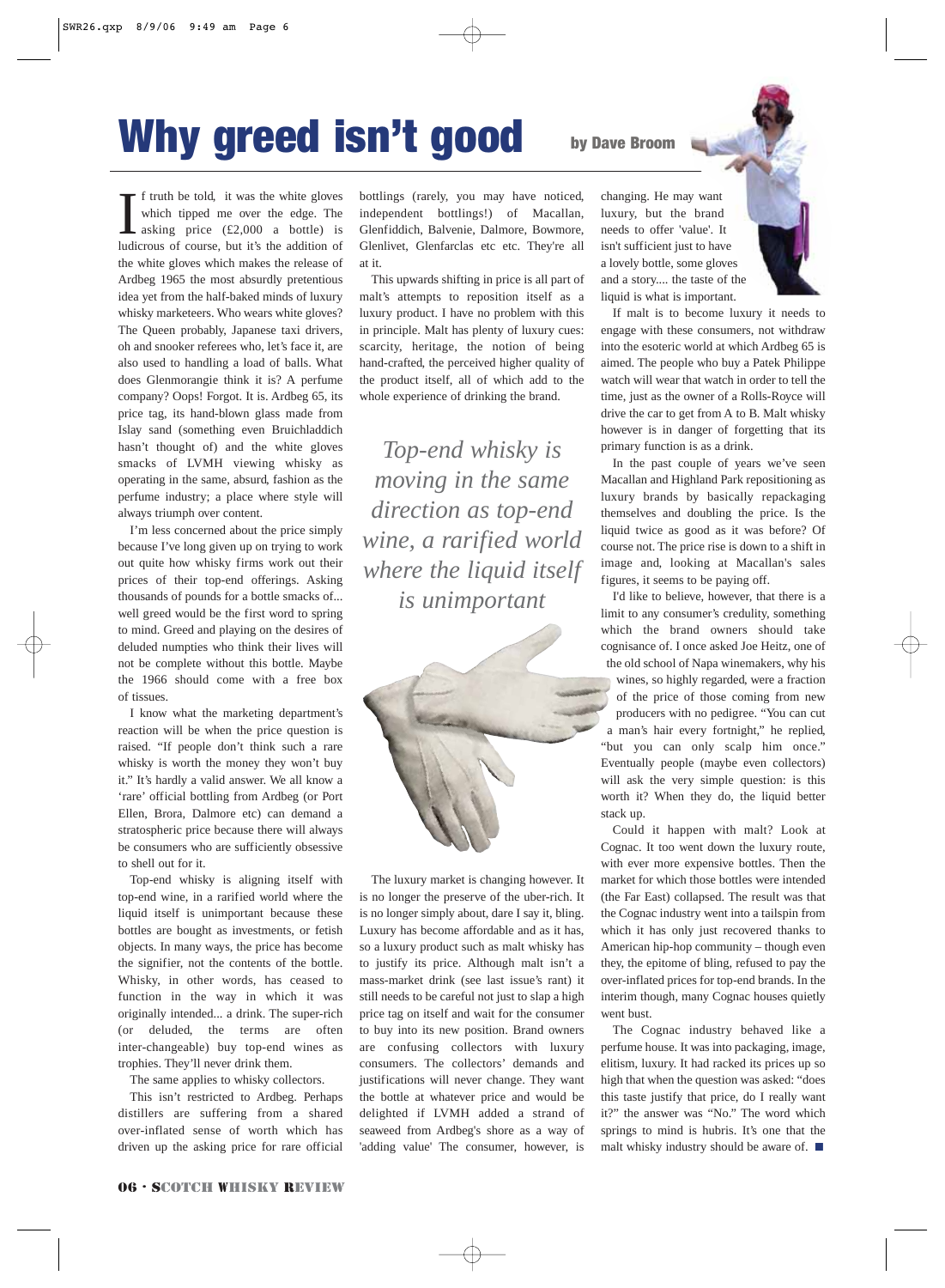## **Mature spirit** by Tom Bruce-Gardyne

C Experience teaches us that most of the riotous and obstreperous conduct of drunks come from the young, fiery spirit which is sold. While men who may riotous and obstreperous conduct of drunks come from the young, fiery spirit which is sold. While men who may over-indulge in old matured whisky become sleepy and stupid, but not in a fighting mood," declared the creator of White Horse, Sir Peter Mackie. Maybe those against binge drinking should take note, though whether your average hen party would turn all soft and soporific if weaned onto Lagavulin is debatable. Still, Sir Peter and his fellow whisky barons finally got their belief in the need to age whisky for a minimum of three years enshrined in law.

*These differences are either blended away to create a consistent brand, or played up by the small army of independent bottlers*

That change had a critical effect. At a stroke Scotch could no longer dance to the latest grooves in the marketplace. Instead it became a slave to the much slower rhythms of maturation. This helped protect whiskymaking from the bean counters. A soulless accountant could only shake his head in despair at the thought of locking the spirit away in a porous cask for years on end where it would earn no money. Compared to vodka whose mantra states 'if it's cold, it's sold', the sheer indulgence of whisky-making is downright sinful. Especially when you consider the amount that evaporates into thin air. Apparently the loss from Scotland's warehouses equates to some 150,000,000 bottles a year. The only consolation is that none of them paid any tax.

Compared to the violent transformation from grain to spirit in the distillery, the time in wood is totally chilled. Seeing racks of sleeping casks in a warehouse it feels as though nothing is happening at all. The changes from one day to the next are far too small to measure, but multiply them by ten years or more and the transformation can be every bit as dramatic as that which happened in the still-house. In fact often more so – with a single malt that has not been heavily peated and aged in an active cask, they say that

maturation may account for two thirds of its character.

Wood ageing is the least controllable part of whisky making. Up to the point the spirit dribbles off the still, every variable in the process has been predetermined from the precise level of peat smoke in the malt to the length of fermentation to the speed of the stills. Suddenly this carefully crafted spirit is tipped into a ragbag collection of secondhand barrels and left to its own devices. One only has to taste single malt in the warehouse to realise how different one cask can be from the next even though both may have been filled with the exact same spirit on the exact different under the microscope. Add in the external influences within the warehouse – its temperature and humidity and then finally multiply all these factors together and the end result is the sum of infinite possibilities.

You can understand why the whisky industry was slow to grasp the full importance of maturation because it goes against the grain. What distiller would happily admit that their carefully calibrated fine-tuning might have less influence that the random nature of wood ageing. It also subverts the sacred tenet of consistency whereby brands must never vary from one



same day. These differences are either blended away to create a consistent brand, or played up by the small army of independent bottlers who specialise in single cask malts.

Consider for a moment the number of variables involved. First there is the cask's previous contents – which can be anything from ruby Port to Château d'Yquem, though in practice is 90% ex-Bourbon with the rest Sherry. Then there is the size of the cask and how it has been charred and toasted and whether it is American or European oak. And even more important is how many times it has been used to age Scotch whisky before. A first-fill sherry butt will have far more influence on the finished flavour, than a fourth-hand ex-Bourbon barrel. But even if the casks are of similar provenance and age, the pores in the wooden staves will be subtly

year to the next. While understandable for blends, one wonders if premium malt drinkers could not cope with a bit of variation like wine drinkers long used to different vintages. This was the thinking behind Glenrothes, where specific years are bottled after rigorous cask selection. It has been a big success and deservedly so.

The importance put on maturation is bound to vary from one distiller to another. Diageo with its 27 malt distilleries is bound to emphasise distillery character more than Glenmorangie which owns just three.

Thanks to a raft of cask finishes – a subject we'll cover in a future issue, they have turned their ubiquitous single malt into a multi-faceted range. The same whisky has been finished in every barrel under the sun save Brent Crude. ■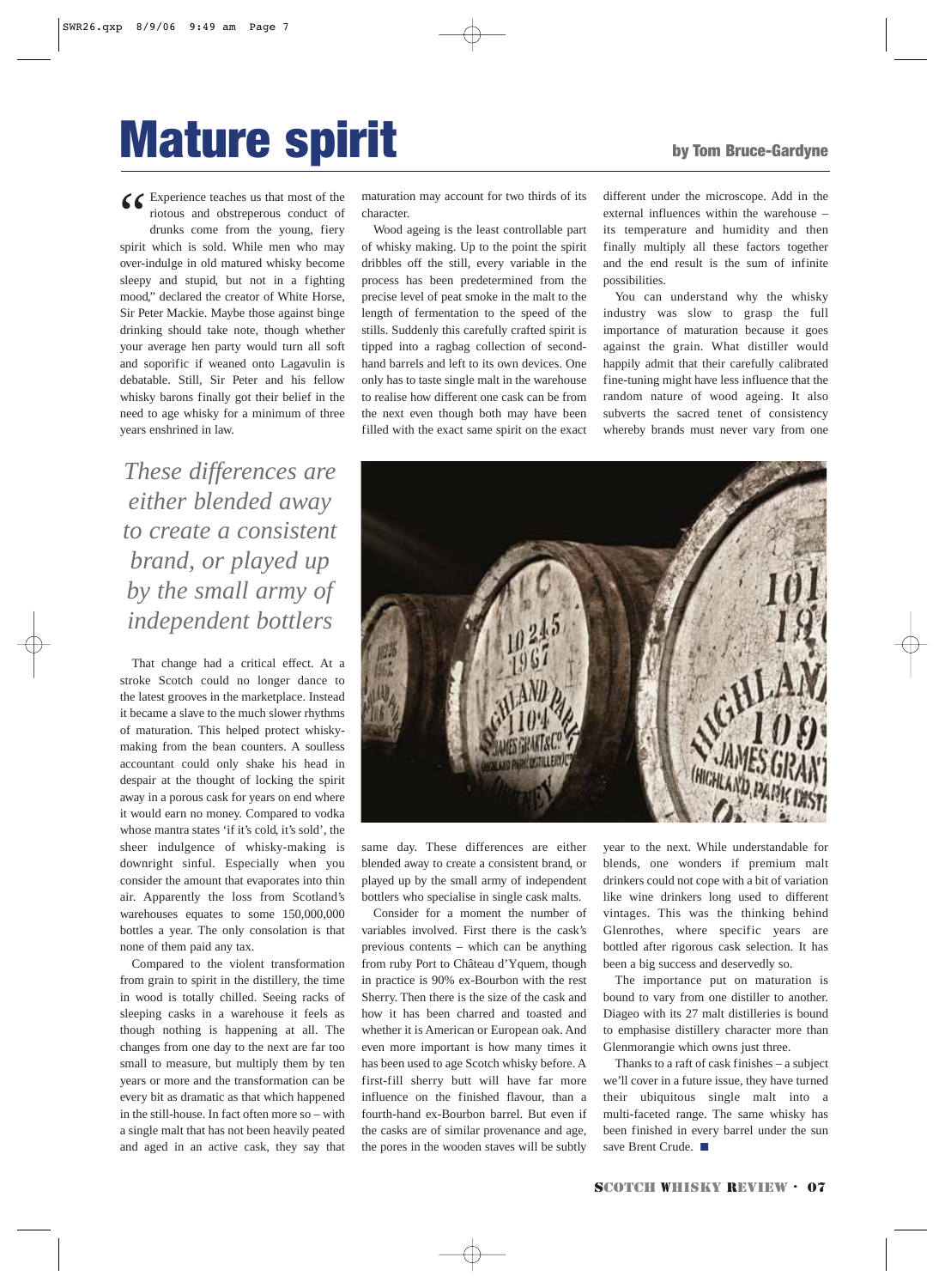## **Pip Hills** Interviewed by Gavin D Smith

**Philip 'Pip' Hills is best known as the founder of the Scotch Malt Whisky Society and as a fearlessly independent and sometimes controversial commentator on the Scotch whisky scene.**

### **Tell me a bit about your background.**

*I was born in Bo'ness on the Firth of Forth and was brought up in Grangemouth, where my father was a docker. At Edinburgh University I studied medicine and was part of a group of climbers, including hard men like the great Dougal Haston. Then I had a bad fall and as a result reassessed things, and began to study philosophy. I did degrees at Glasgow and Edinburgh, and also studied at Cambridge. I suppose I wanted to be a polymath! I spent five years working for the Civil Service and left to become involved in theatre and film projects, eventually mounting an unsuccessful takeover bid for Scottish Television in 1977. After that, I started an accountancy firm, doing lots of tax work.*

### **So how and when did you first become interested in whisky?**

*It was in the early 1970s. I used to go up to Alford in Aberdeenshire to visit a friend, and his neighbour, Stan, was a farmer. His one luxury in life was that once a year he'd get into his Land Rover and drive over the Cabrach to Glenfarclas distillery and buy a quarter cask of single malt. It was a first fill Sherry quarter cask, and he'd come over with a lemonade bottle full of this stuff when I was up visiting, and we'd argue about politics, religion and philosophy. Quite simply, I'd never tasted anything like it. It was better than any malts I'd had, and the blends at that time were pretty rough.* 

### **Was this where the Scotch Malt Whisky Society had its genesis?**

*Well, I mentioned it to friends in Edinburgh and suggested we form a syndicate and buy a cask. I got a dozen pals who said they'd take a share, and luckily the distillery had a cask per annum unallocated and they agreed to sell it to us; £2,500, including duty. That must have been 1978. For 25 years I drove a 1937 four-and-a-half litre Lagonda, and I went off in it with a* 



**Appreciating wine rather than whisky…**

*trailer to collect this cask. The next evening we met up in my lobby and divvied up. Everyone thought it was fabulous whisky. Friends told their friends, and people asked if they could join, and it just all went from there. So next time I came down the road with the trailer and two casks. At that time distillers were steering clear of any unusual casks, even really good ones, because they wanted uniformity. That was their mindset. Finally, we formed a limited company and* *spent £50,000 buying the Vaults in Leith. We had a policy of letting people come to us, we didn't advertise, and we never intended to be elite. It was a vehicle for people who really cared about their whisky to get it, and get it at a sensible price. And there was a nationalistic angle to it, too, as we felt huge corporate interests were keeping this amazing liquor from the Scottish people. The commercial classes didn't give a shit about Scotland.*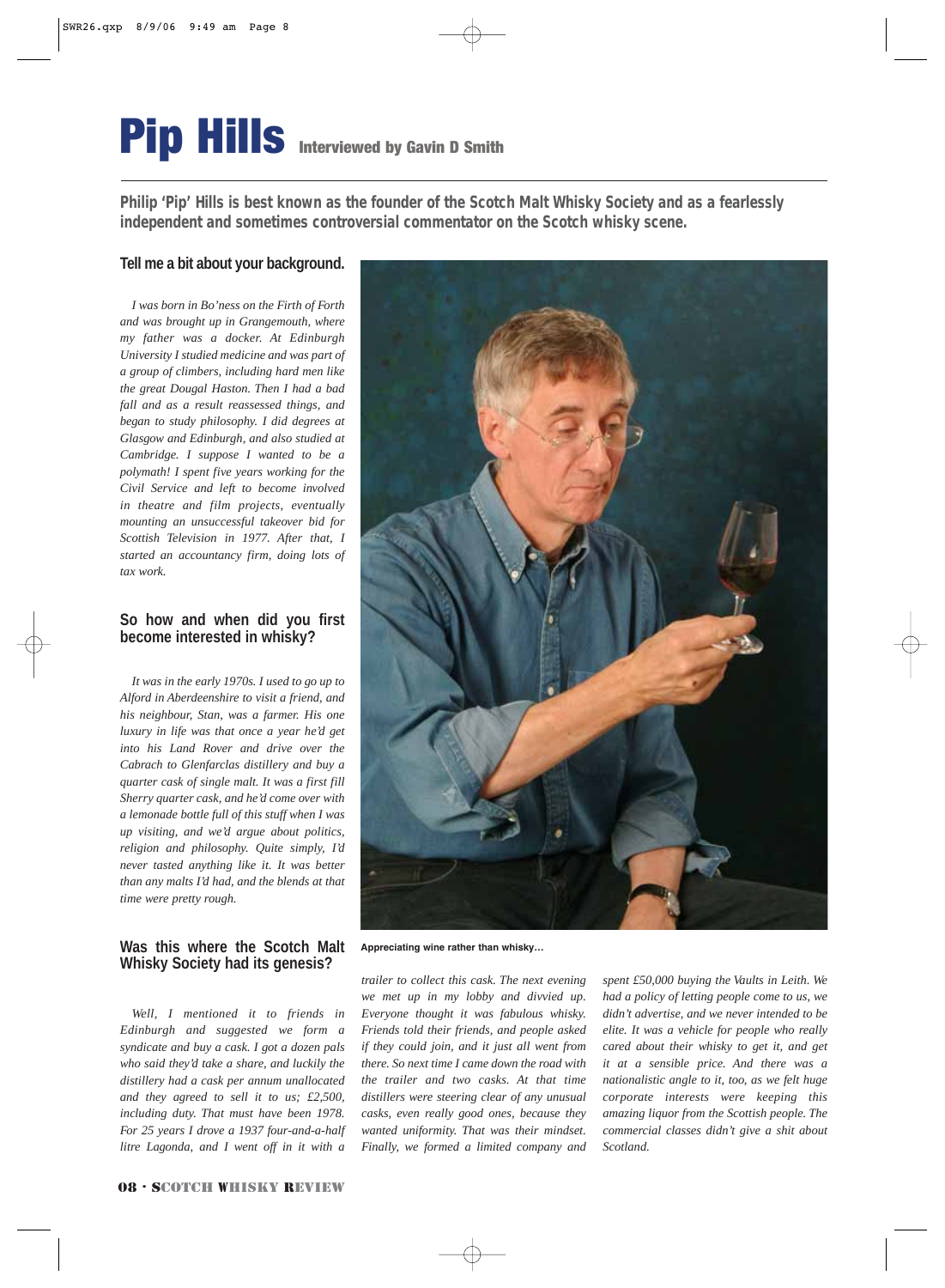#### **So how did you come to part company with the Society you had created?**

*We all had equal shares in it, but I should have kept 51%! There were always people wanting to do different things. In fact one chairman before me even wanted to sell blended whisky to make a buck! There came a point in the early '90s when I realised the Society either had to expand or fade away. From '83 to '93 I had access to fabulous whiskies, but by '93 the industry was starting to wake up to the potential of this sort of stuff. The Classic Malts was the first attempt to really copy what we were doing, I suppose. I could see the time was coming when we'd not be able to get top class whiskies. I thought we had to get the capital to buy our own new-make spirit and lay it down. In order to grow we needed to expand overseas, and we went into France, Japan and the USA. But we bit off more than we could chew, and precipitated a cash crisis. By that time there was a dissatisfied faction among the shareholders and I had a lot of enemies who wanted it to become a corporate entity. Its whole appeal was that it wasn't! Eventually I found myself keeping the boring bastards at bay. Finally, the bank pulled the plug on it, and part of the deal was that it wouldn't be run by undesirable folk like me. I left in 1995.*

### **What are your feelings about the Society now that it is owned by Glenmorangie?**

*I think it's become exactly what I thought it would become. That is part of corporate culture.*

#### **Do you feel it's time for another revolution like the one you brought about with the SMWS, or are there lots of alternative independent bottlers out there now to cater for disaffected SMWS members?**

*The 'revolution' happened at a particular time and there'd be no point in trying to do it again. As for independent bottlers, there are far too many of them! Fabulously good liquor is no longer available and I've seen some very mediocre whisky being sold by independent bottlers at very high prices. I imagine we will eventually see the demise of independent bottlers because the distillers are keeping the good stuff for themselves now.*

#### **What are your views on whisky 'finishes'?**

*I think finishes are basically legal faking. It all depends on whether it's done scrupulously or not. Glenmorangie really started it because they were worried about the supply of good Bourbon casks 10 to 15 years ago. Glenmorangie's Bill Lumsden has been absolutely scrupulous, he always goes for best practice, but there are lots of so-called 'finished' whiskies out there that are very poor indeed. Lots of people start off with malt that has been matured in worn out casks and are trying to impart flavour into it – then sell it for some completely disproportionate price.*

#### **How well do you think the big two or three companies at the head of the Scotch whisky industry serve the consumer?**

*By and large the likes of Diageo and Chivas do a good job, but no corporation is ethical. It seeks to maximise profit and market share. They are offering good whisky because the public demands good whisky, but I have to say their working practices are very good. But then I can't think of anyone in the whisky industry today who's not committed to high standards. Things have got ever so much better.*

#### **You are renowned for your independent and impartial views on the whisky industry. Do you feel that other writers are compromised by their personal involvement with certain companies?**

*I'm fortunate that I don't have to write for a living. I can take it or leave it. I'm not often asked to write copy or anything like that anyway, because the industry is pretty leery of me. I'm too abrasive and objective for the corporate ethos. But if you have to make a living off the whisky industry you can't afford to offend it. So I totally understand why people pull punches. But that really could be to the whisky industry's detriment. You require critics. You don't get good literature if you don't have good critics. I understand why writers do what they sometimes have to do, and I'm certainly not criticising them for doing it.*



### **You say that you don't have to write for a living. What is your 'day job' now?**

*I run a management training company with my partner, Maggie, based in the village of St Cyrus, south of Aberdeen on the Scottish east coast. We do a lot of work with the oil industry. I suppose my title is Financial Director.*

**But you've not forsaken whisky and controversy, have you? Your latest book The Scotch Whisky Directory has some controversial entries in it. For example, you describe Jura as "…this pretty inferior malt" and give it just a two star rating. Are you still on the Whyte & Mackay Christmas card list?**

*Well it's not really any concern of mine what they think about it, though I take no pleasure in disparaging any whiskies and I was sorry to have to say what I said about Jura because I have a great deal of respect for their brand ambassador, Willie Tait. But the fact remains that for many years I've thought that the standard Jura is pretty poor*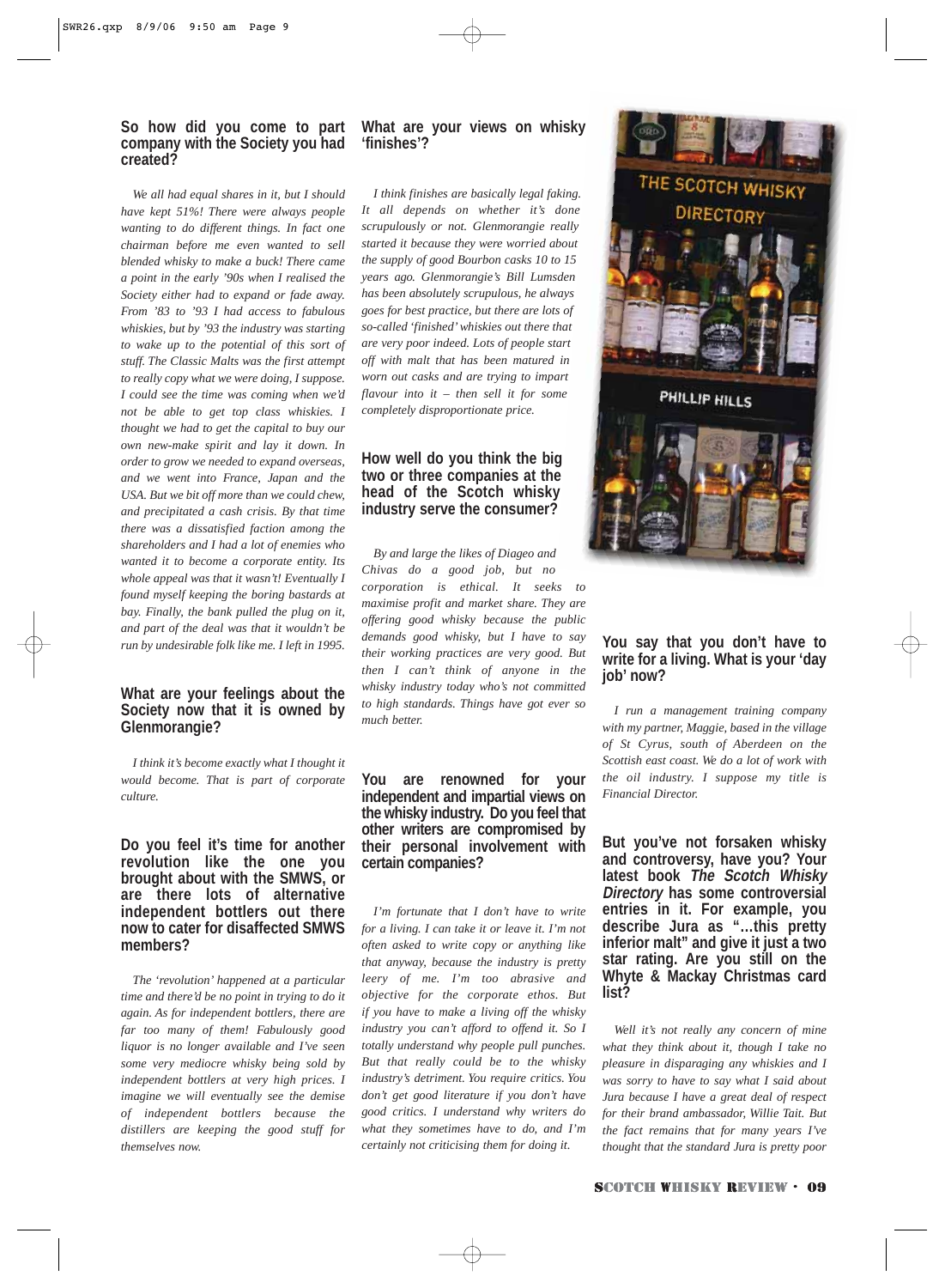*stuff and I presume that Whyte & Mackay's marketing people were seduced by the distillery's unique location and chose to ignore the fact that it wasn't any good, or perhaps they didn't even know.*

#### **Just what is the premise behind this book? Can you really justify writing yet another tasting guide with ratings in it?**

*The whole point about the Directory is that it is objective. It's the first and only scientifically objective book about the flavour of whisky. The flavour profile of each whisky is presented in a simple graphic. Any other tasting book is the author's subjective impression about the whiskies and has a limited vocabulary, commenting in general terms on the whiskies. People who want to spend big bucks on fancy whiskies can take their chance. I wanted a reliable guide for the average buyer.*

*Part of the reason for writing it was that I was pissed off with the inadequacies of other books about whisky and part of the aim was also to do justice to blended whiskies. I was notorious for saying blended whiskies were crap* – *and 25 years ago they were* – *but we've since seen an unremarked revolution in blended whiskies which are infinitely better than ever before. Now the likes of Grouse, Bell's and Isle of Skye are very good whiskies. If you look at the Directory you'll see a lot of the top scoring whiskies are blends.* 

### **Overall, did compiling the Directory give you a positive or a negative feeling about the Scotch whisky industry?**





**Pip gives the impression of being a man who cannot keep still**

*It confirmed my opinion that the quality of whisky generally available is very high indeed. It is better now by miles than it has ever been, and the Directory allows you to drink good whisky very cheaply if you are objective. Until recently the Co-op was selling 12-year-old Tomatin at £14.99 and it's a lovely whisky. It's a five star whisky in the Directory. You can buy Aberlour, Bowmore, Dalmore, Glenfiddich, Glenmorangie and Macallan for £24/£25 in supermarkets. That's good value. One of the interesting things about the Directory for me was how poorly the Ardbegs performed. They had quite poor profiles. Indeed the 17-year-old Ardbeg was far poorer than the 100 Pipers blend!*

#### **With the Directory published, are you currently working on any new books?**

*Well, I've recently become very interested in vampires and I'm writing a novel that is a modern take on the Dracula legend. A German film company is interested in the rights so I'd better finish the bloody thing!*

*I'm also writing a book about the Stirling engine, a revolutionary 19th century heat engine invented by Robert Stirling, a young minister in Ayrshire.*

#### **If you could wave a magic wand and change just one thing in the whisky industry what would it be?**

*I'd create an abundant supply of really first class wood – that would transform the industry. Just about everybody makes good whisky now, what makes the difference is the quality of the wood.*

#### **Finally, if I was going to buy you a drink right now to thank you for giving this interview, what would it be?**

*I always try to choose a whisky from a full bottle because if it's been standing in a bottle that's three-quarters empty for a while it will have lost a large part of its character.*

**A full bottle it is then, Pip. Many thanks.** ■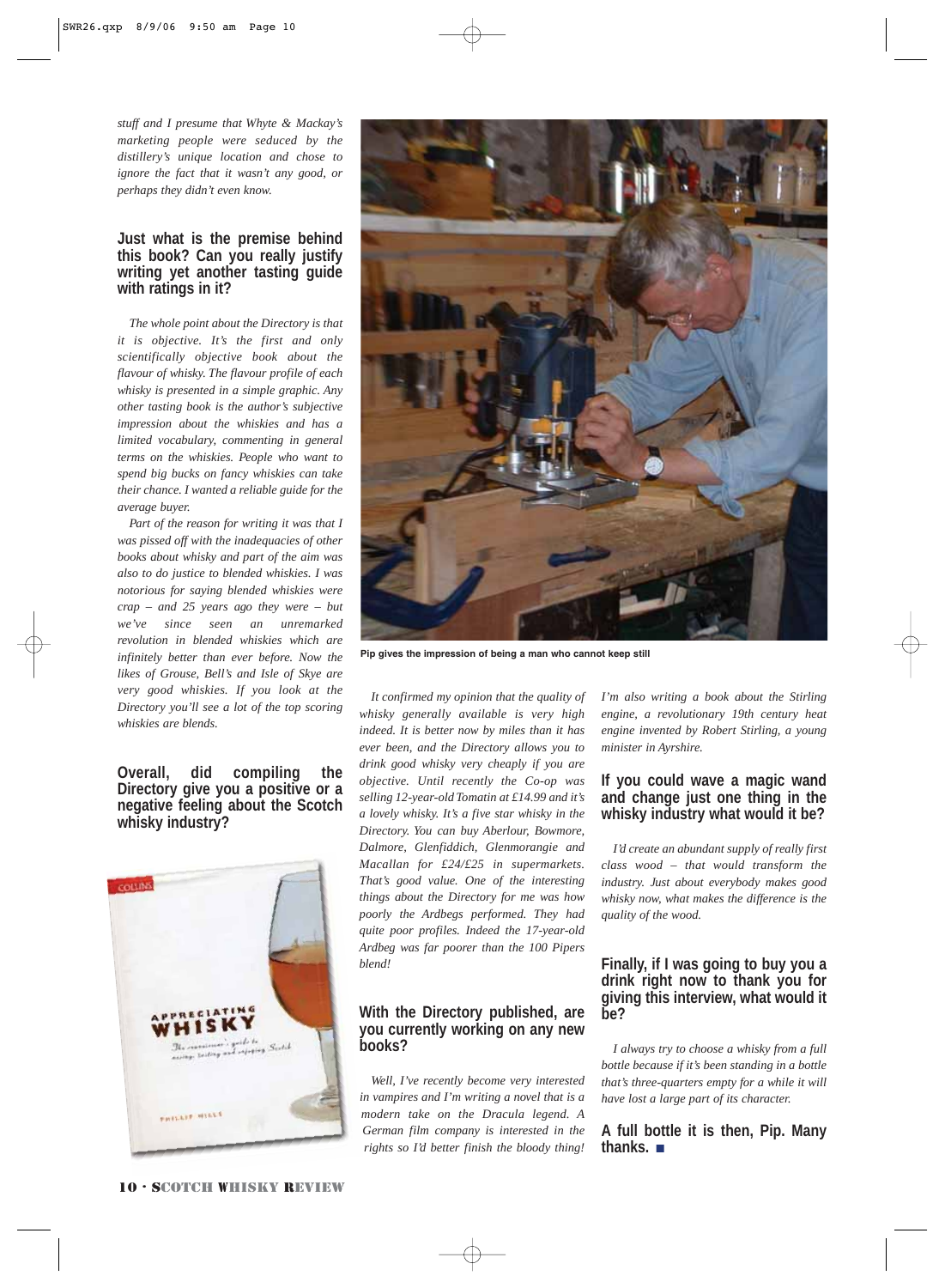# **Walrus of whisky** Charles MacLean

**"The time has come," the Walrus said, "To talk of many things: Of shoes – and ships – and sealing-wax – Of cabbages – and kings – And why the sea is boiling hot – And whether pigs have wings."**

t the end of May, with the permission of the tax authorities and under the skilful direction of Jim Cryle, the distillery's hugely experienced former manager, The Glenlivet produced some whisky from a "sma' still" – the kind that might have been used 200 years ago by illicit distillers. The results were very interesting.

The still itself had been discovered in a cupboard at Strathisla distillery; its pot-like base was replaced by Forsyth's of Rothes, copper-smiths to the world, and a condensing worm made from five metres of copper pipe, placed in a wooden tub filled with water. A coal and wood fire was lit beneath. The still was charged with 25 litres of low wines and feints from The Glenlivet itself. This was a bit of a cheat, but if he had done a first distillation, the solids in the wash would have burned onto the

base of the still and spoiled the distillate. Jim ran foreshots for about 15 minutes, then collected about five litres of spirit, before feints spoiled the flavour.

*Yet the whisky industry maintains that the barley variety used makes no difference to the flavour of the spirit* 

And the flavour? The spirit was remarkably rich and fruity – strawberry, banana, melon, even perhaps some pineapple (the latter is a key-note in Glenlivet new make) – but it was the texture in the mouth that really impressed me; wonderfully full-bodied and oily. If this was what whisky tasted like in the old days, let's have some more!

Talking of what whisky tasted like in the

old days, I went from Glenlivet to visit the directors of Gordon & Macphail, who bought Benromach Distillery in 1993. It had closed 10 years before and been stripped of its equipment – but this suited the new owners, since it allowed them to re-configure the distillery and install smaller stills. After



five years of painstaking restoration and experimentation, Benromach was opened by the Prince of Wales, in 1998 – exactly 100 years after its foundation.

As part of their experimentation, G&M did a number of trial runs. I tasted spirit made from three different barleys: Chariot, Troon and Golden Promise. The first two were quite similar, but the third was very different – bigger, fruitier, oilier. Yet, as readers of **SWR** will know, the whisky industry maintains that the barley variety used makes no difference to the flavour of the spirit…

The second discovery was even stranger. Having re-built the distillery on a smaller scale and settled their distilling regime without reference to the former regime, G&M were sent some spirit made pre-1983. I tasted both with Iain Urquhart and Ewen Mackintosh, and they are uncannily similar! And yet the only constants between Benromach then and now are: a) the buildings and their location and b) the water source – and neither of these factors are supposed to make any difference to spirit character…

Scotland has been named 'the most powerful country of origin for wines and spirits' in the 'Power 100 Report 2006'. It bases its assertion on an evaluation of 10,000 drinks brands and defines 'most powerful' in terms of the brand's ability to generate value, based on market share, global market

> reach, growth and price. Scotch accounted for only 13 of the top 100 brands, but was in 3rd place (Johnnie Walker), 10th (Ballantine's), 11th (Chivas Regal), 13th (Dewar's), 16th (J&B), 27th (Grant's) and 32nd place (Famous Grouse). Not surprisingly, Diageo, the world's largest drinks company, was named "world's most powerful brand owner".

Which makes it more ridiculous that Glasgow even considered planning to ban glasses in all its pubs. The proposal was that, from January 2007, your £250 nip of 100 year old

Macallan, not to mention your glass of Chateau Pétrus, had to be sipped from a plastic tooth mug. And you would no longer be able to buy wine by the bottle in a pub.

The reason was the high incidence of glass related injuries; face-cutting with a smashed glass, bashing people over the head with a bottle and all the other capers that high-spirited Glaswegians get up to when they've had one too many. Of course, the message this gross over-reaction would have sent to the rest of the world is that 'Glasgow is not safe and Glaswegians are violent maniacs', a fact that has not been missed by Visit Scotland.

Ken Storrie, owner of the famous Pot Still whisky bar, told *The Herald* that he would rather lose his licence than serve fine malt whisky in plastic cups. He was supported by the Scottish Beer and Pub Association, which petitioned the Court of Session for a judicial review.

Finally Councillor Gordon Macdiarmid, Convener of the Glasgow Licensing Board, saw sense, despite apparently campaigning for years to "take the glass out of Glasgow" and make it "the world's first glass-free city". Let's raise a glass in celebration! ■